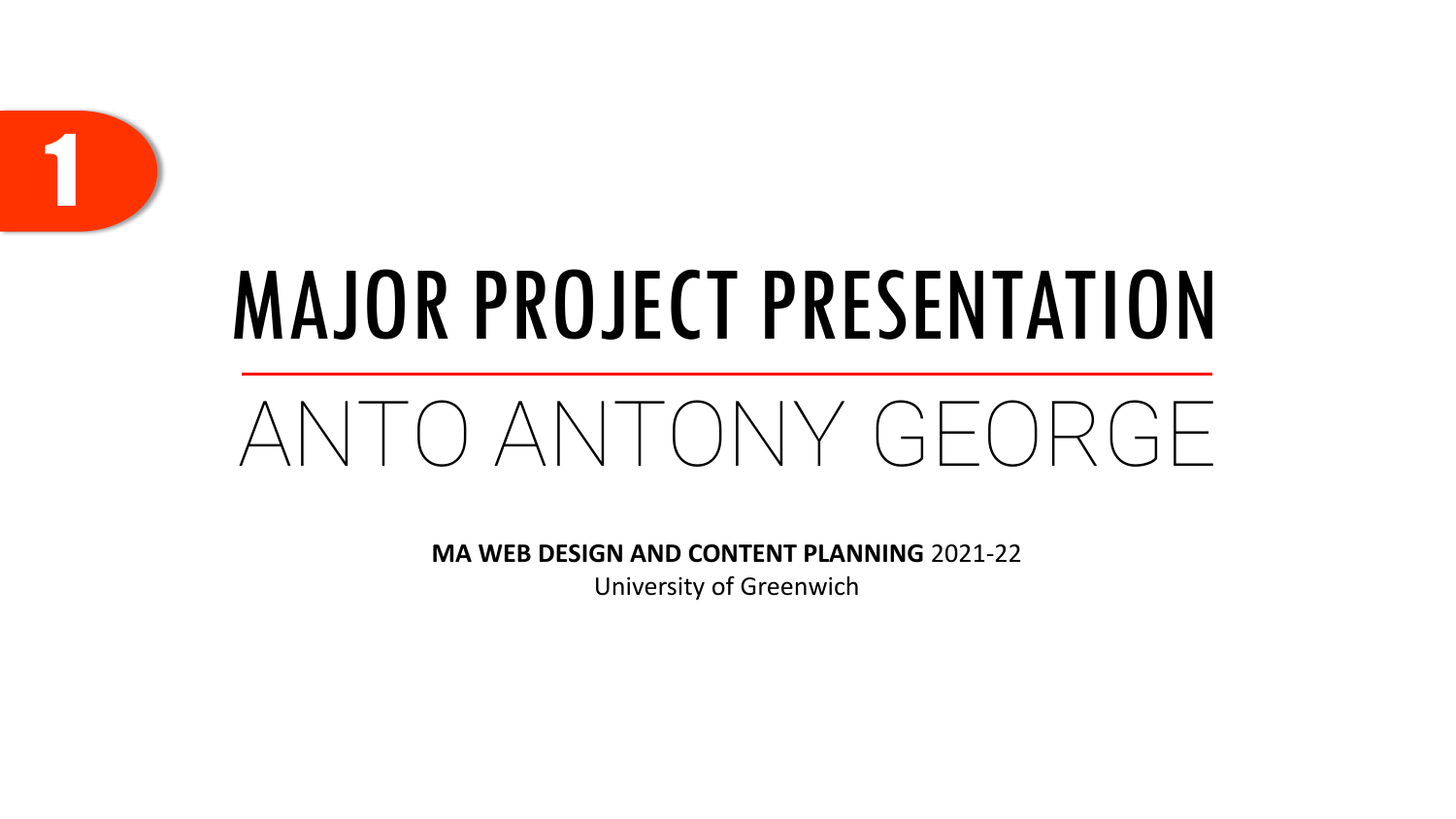

- No filters based on Language  $\sum$
- No user review or rating to determine channel  $\left\langle \right\rangle$ quality apart from Individual blogs on Web
- Hard for a new user to identify good content  $\left\langle \right\rangle$ creators on their language or surroundings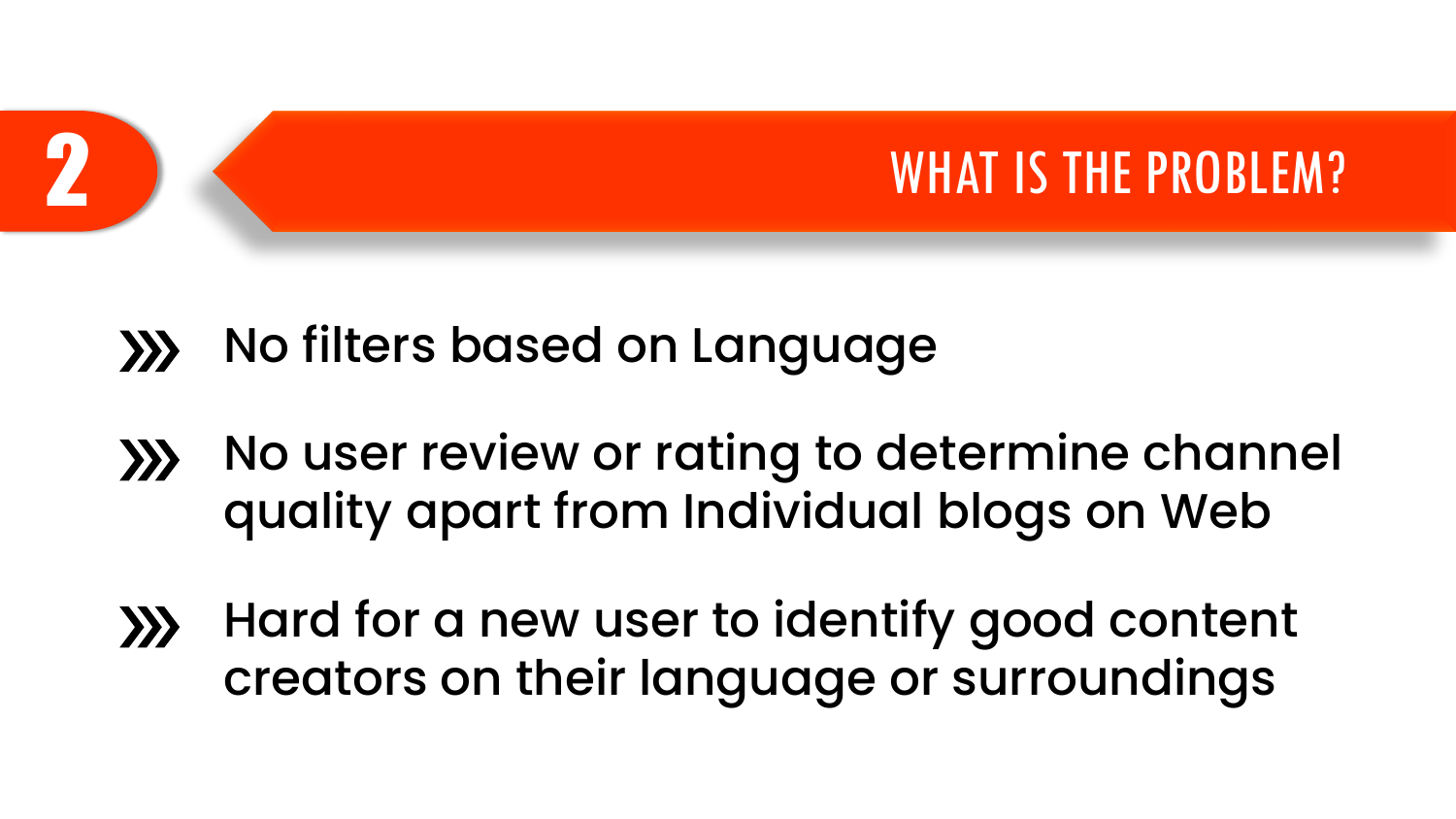#### CONSIDER A SCENARIO



[This Photo](http://news.schoolsdo.org/2016/09/working-moms-need-support/) by Unknown Author is licensed under [CC BY-NC-ND](https://creativecommons.org/licenses/by-nc-nd/3.0/)

3

Suppose, My mom is searching for Cooking related You Tube Channels in Malayalam (my native language)

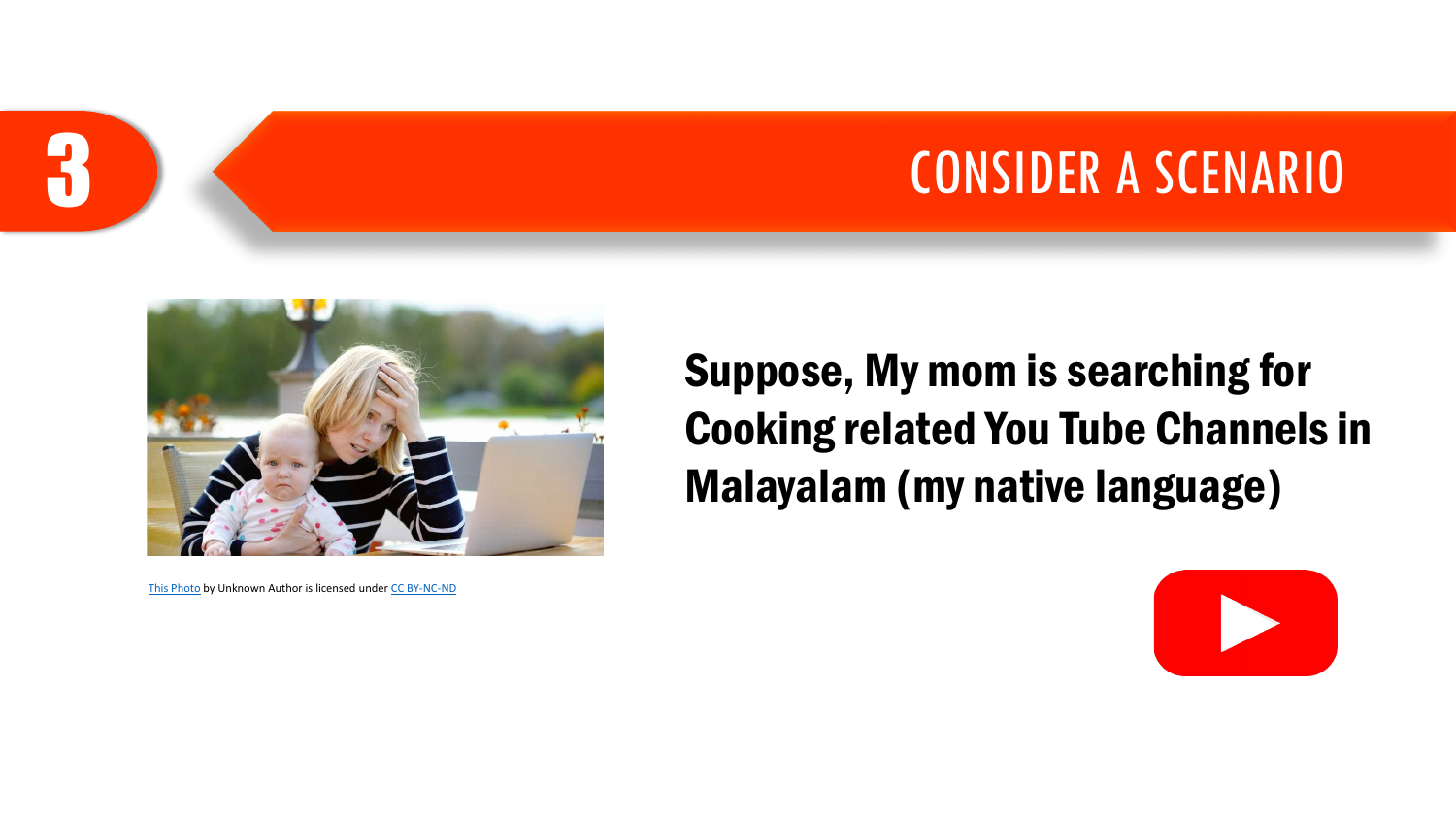

# YOUCRUX.COM find the best in YouTube



**MA WEB DESIGN AND CONTENT PLANNING** 2021-22 University of Greenwich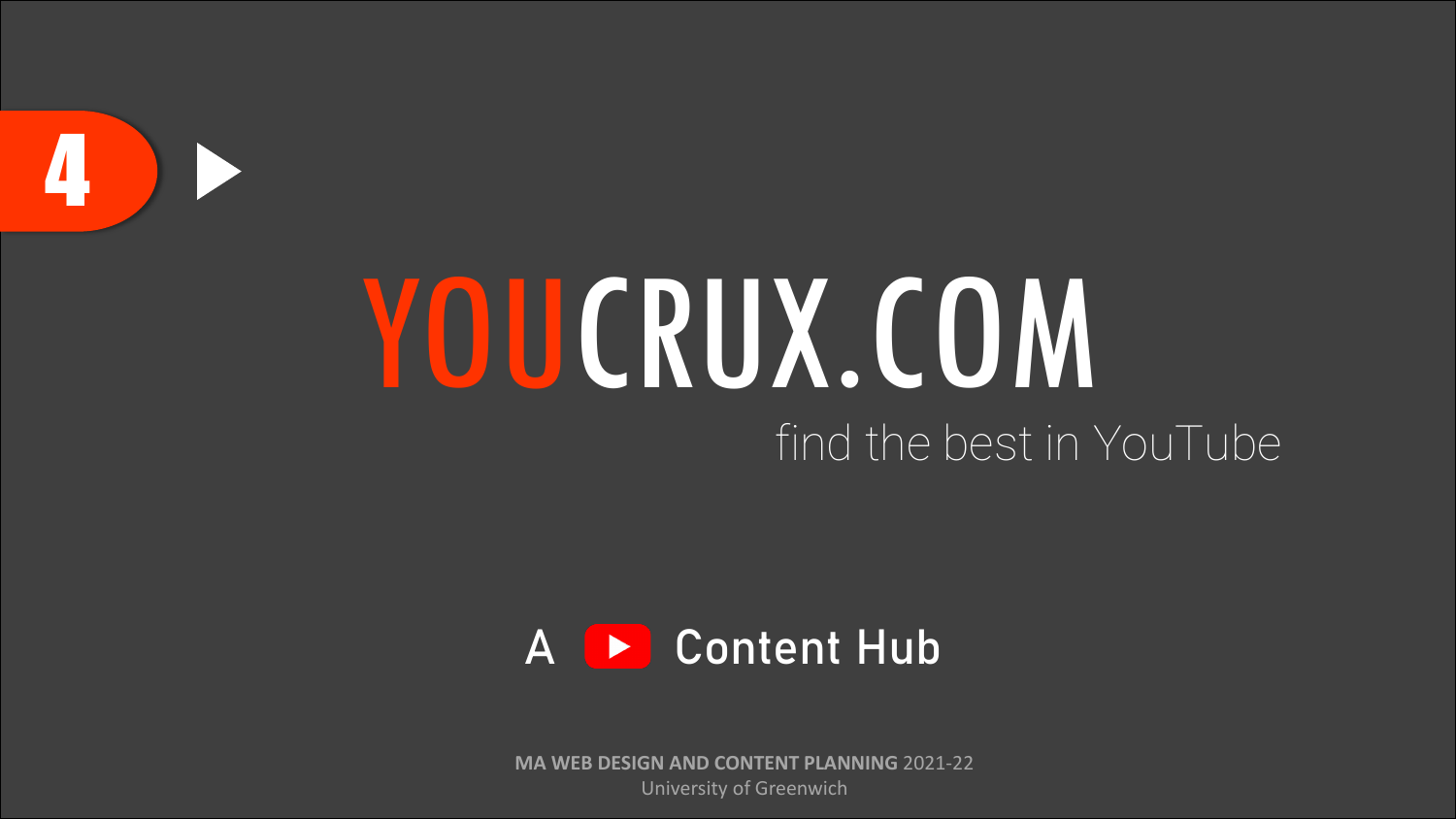### 5 WHAT IT LOOKS LIKE?

#### A website to similar to **IMDh** restten in future  $\left\langle \right\rangle$



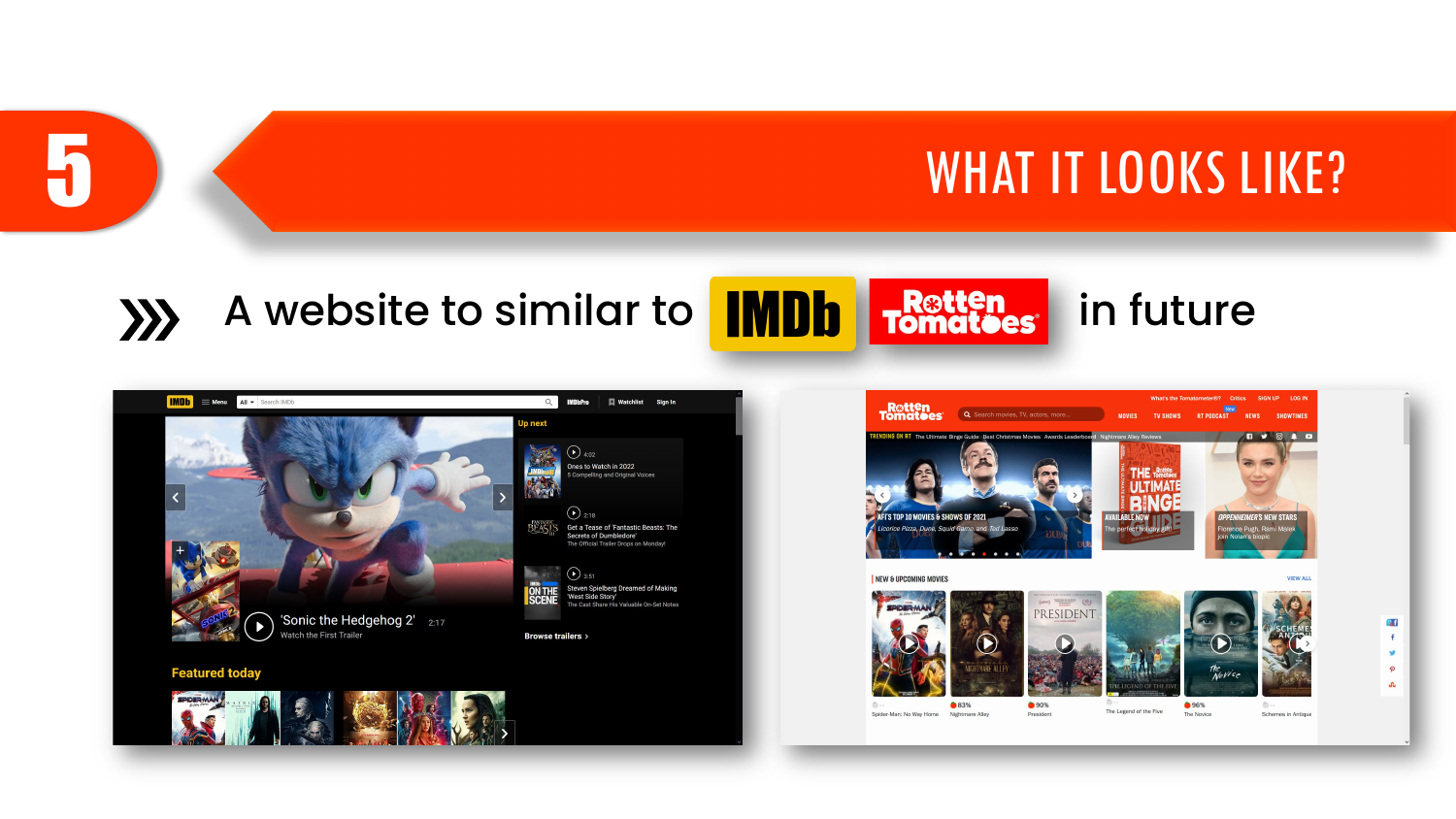#### WHAT IS THE PROJECT?

- users can easily access YouTube channels  $\sum$ they like based on Language, genre etc.
- user can rate, review and navigate to the  $\gg$ particular channel on YouTube
- Channels in each genre are ranked (eg: top 20 channels)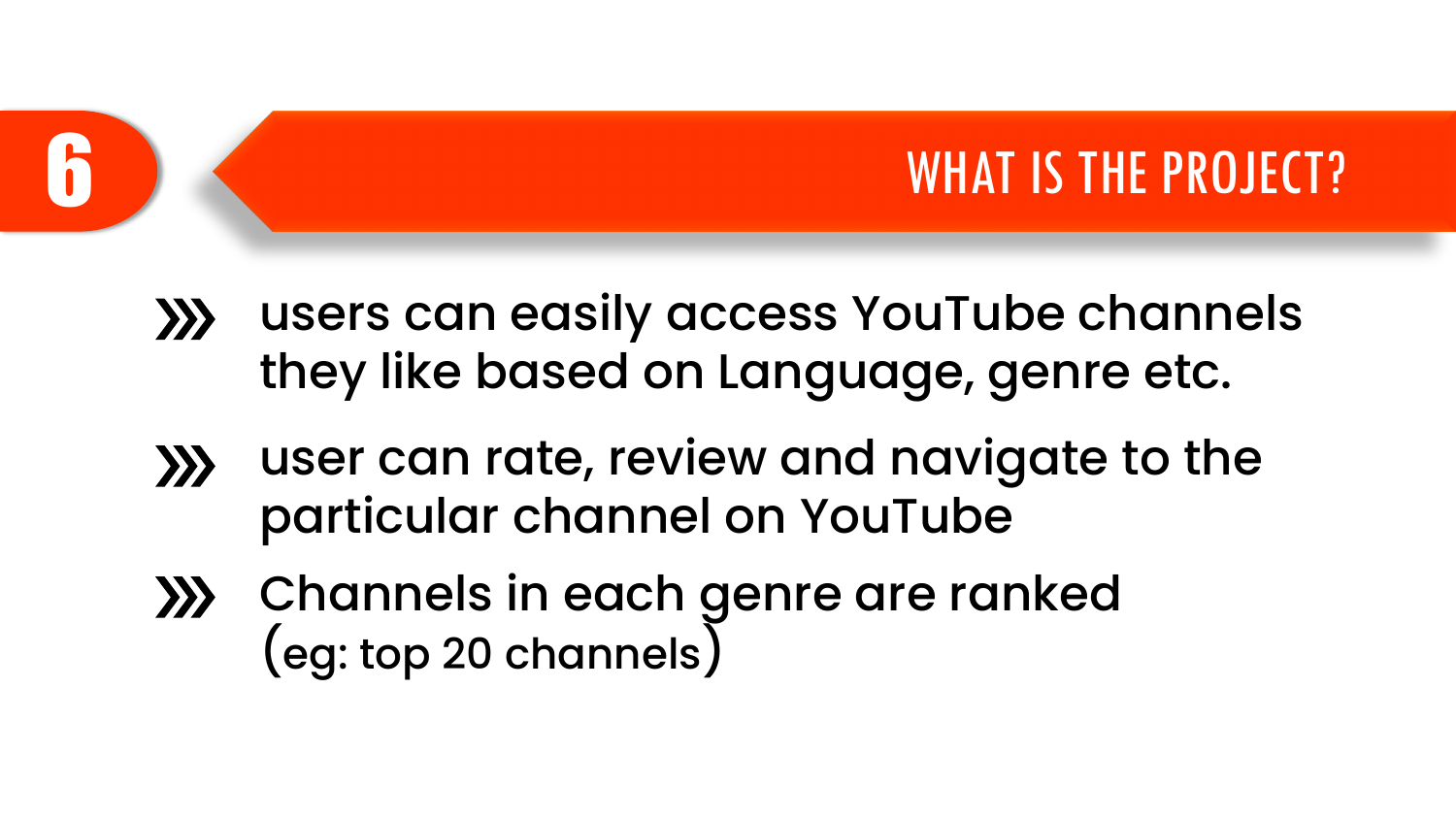### **BUSINESS & CULTURAL CONTEXT**

7

### YOUCRUX.COM

**MA WEB DESIGN AND CONTENT PLANNING** 2021-22

University of Greenwich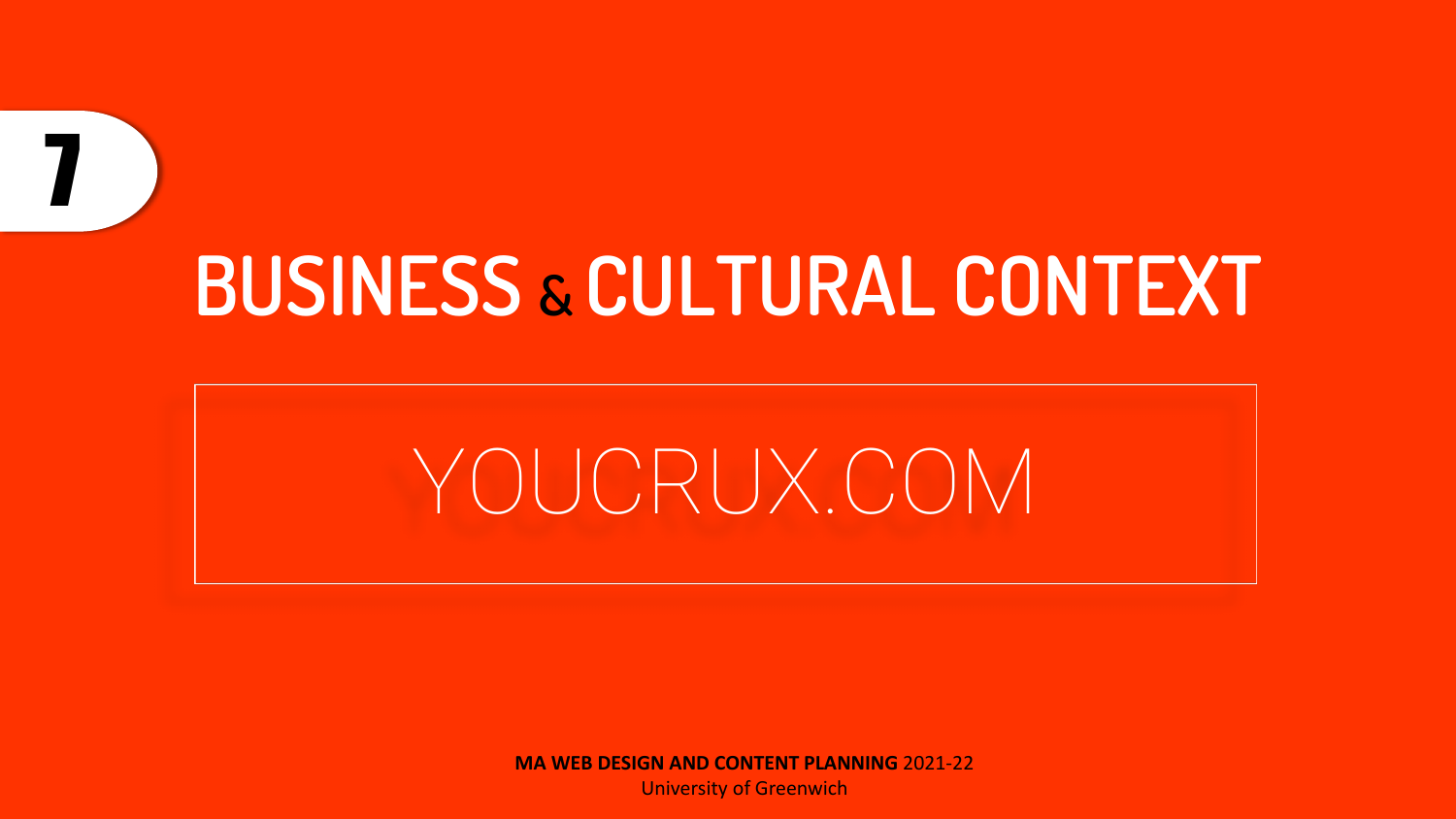

### THE INITIAL IMPLEMENTATION

# YOUCRUX MALAYALAM

**MA WEB DESIGN AND CONTENT PLANNING** 2021-22

University of Greenwich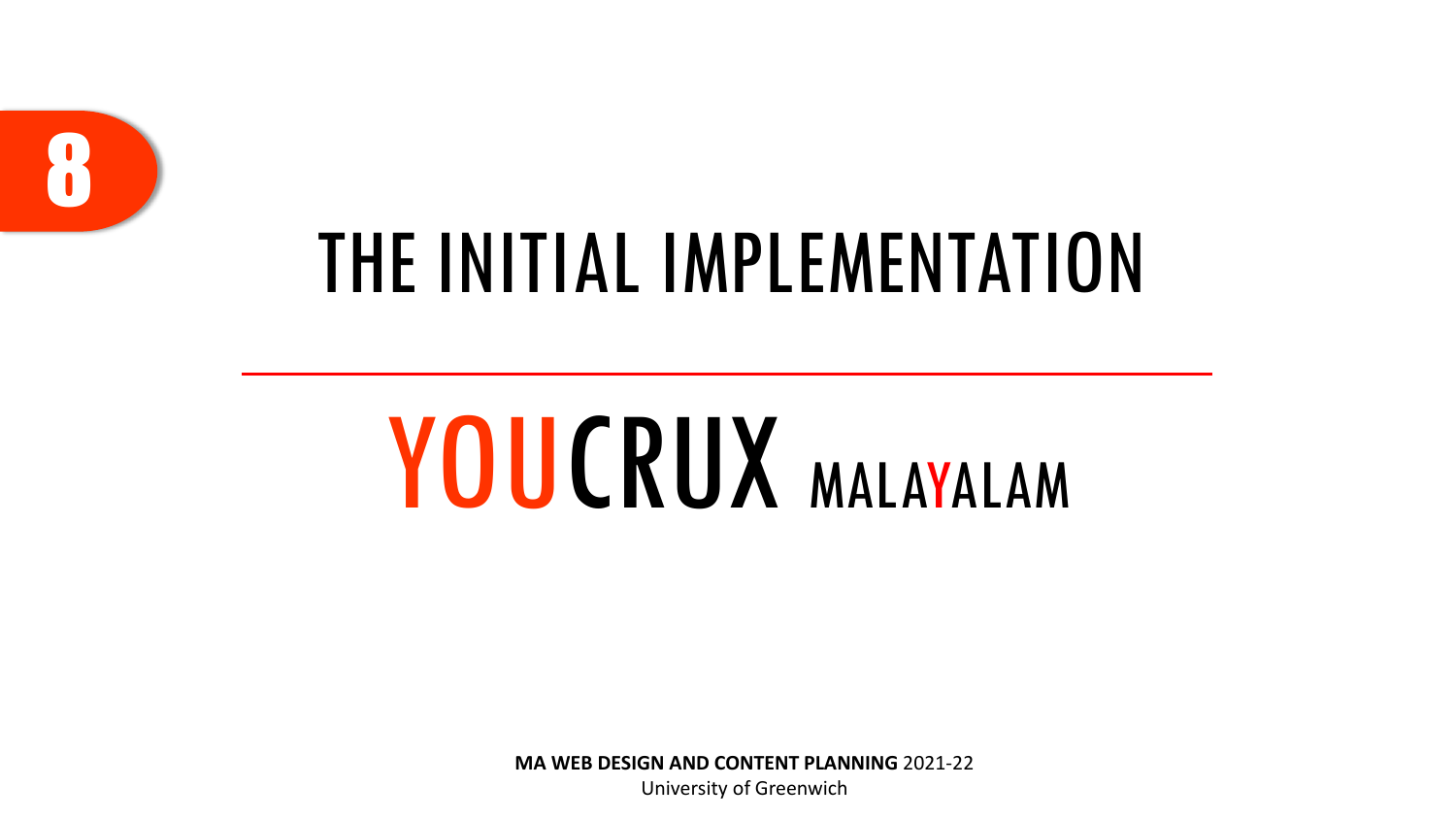#### THE TARGET AUDIENCE

#### Users who are watching YouTube content in  $\left\langle \right\rangle$ Malayalam Language

| <b>Population of State</b>                | 35-40 Million |
|-------------------------------------------|---------------|
| <b>Estimated number of Internet users</b> | 21-23 Million |
| Abroad users                              | 5-7 Million   |

ㅅ

How many YouTube users are there in Kerala?

Of around 35 million people who stay in Kerala, 80-90% have access to the internet," said Satya Raghavan, director-Content Partnerships, YouTube in India. He said Malayalam was among the top ten language content on YouTube. 28 Jul 2019

https://timesofindia.indiatimes.com > ... > kochi News  $\sqrt{ }$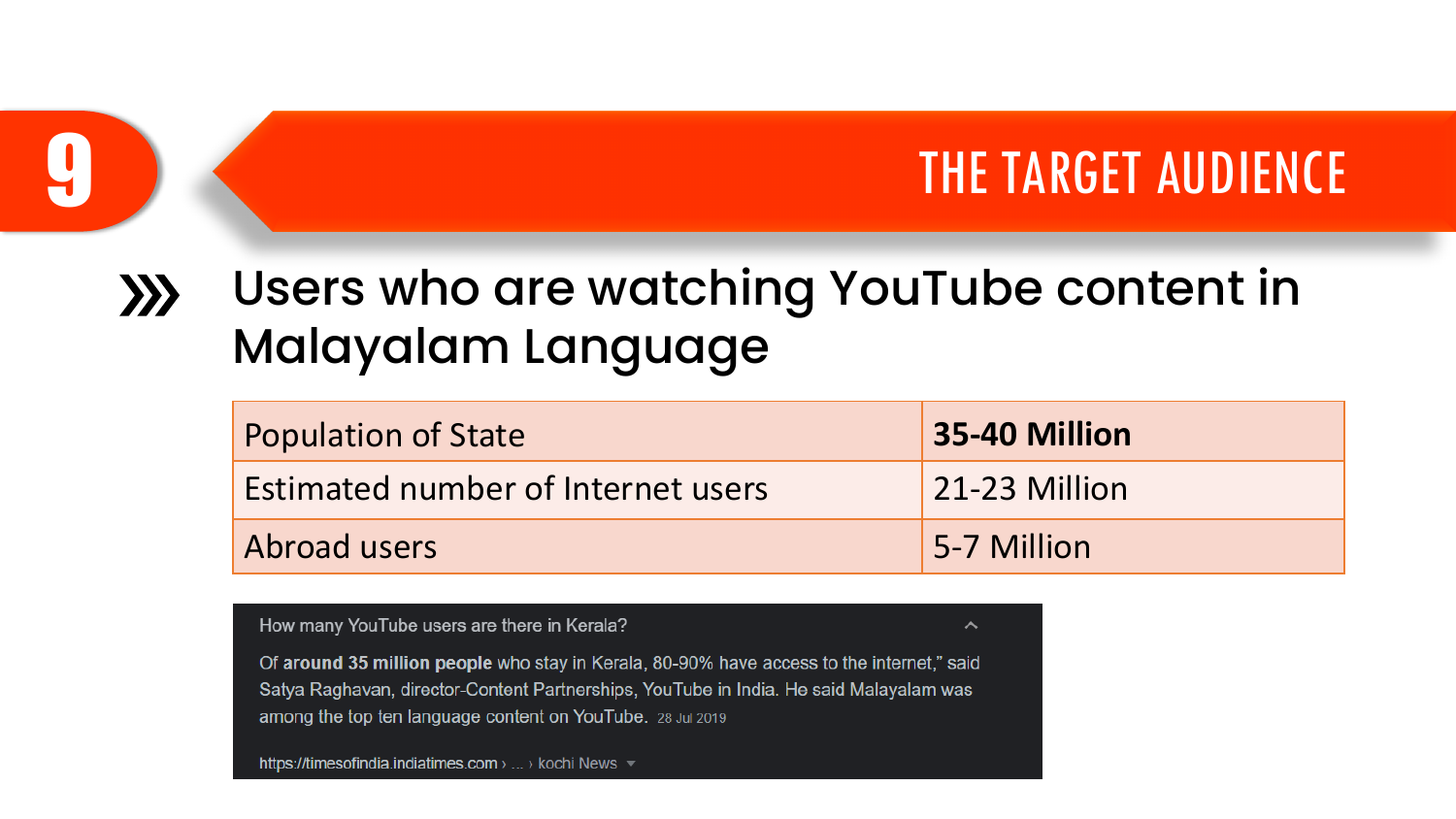

- **XX** Selecting channels above 1 million subscribers for listing (below 100 Channels)
- **XX** Segregating channels into different genre like:



**&** more **sub categories**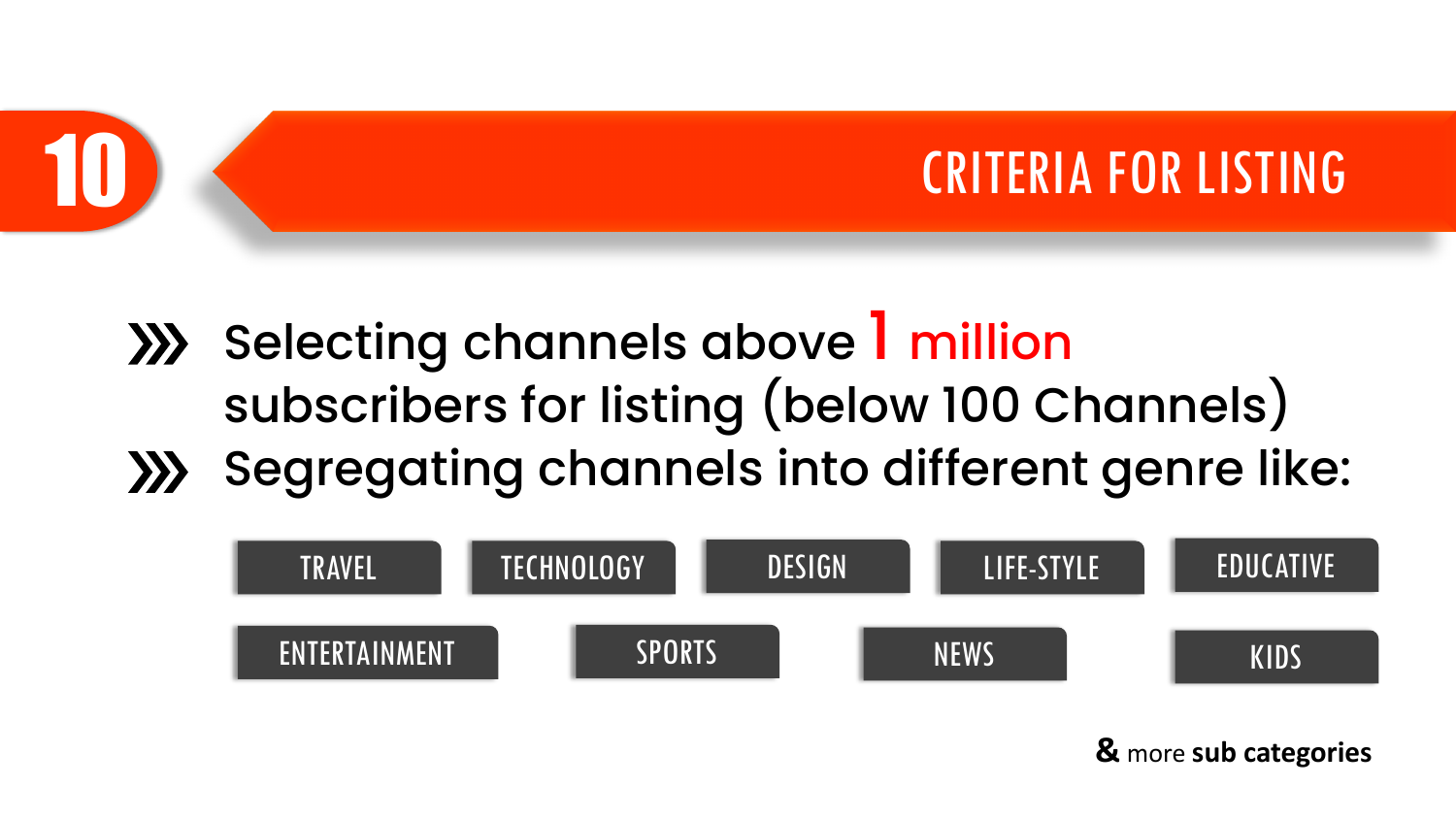

#### **Helpful**

- **XX** for a user searching Language oriented content
- as a Platform with credible review and  $\left\langle \right\rangle$ filtering good quality content from junk
- minimizing user's search effort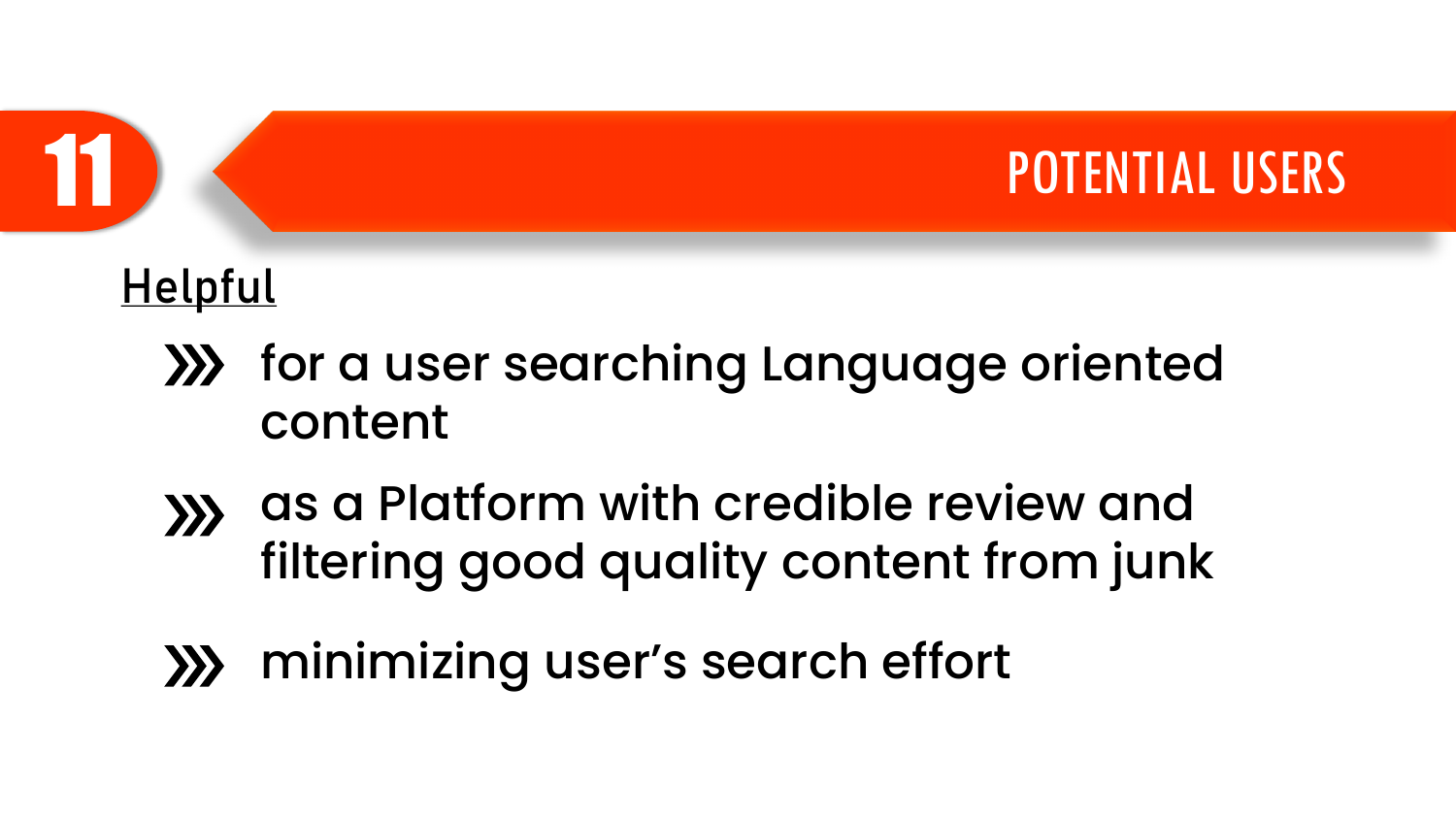

#### https:// socialblade.com/



- purely statistical website with lot of data
- ▶ Lot of ads and poor UI
- ▶ Didn't have a specific target audience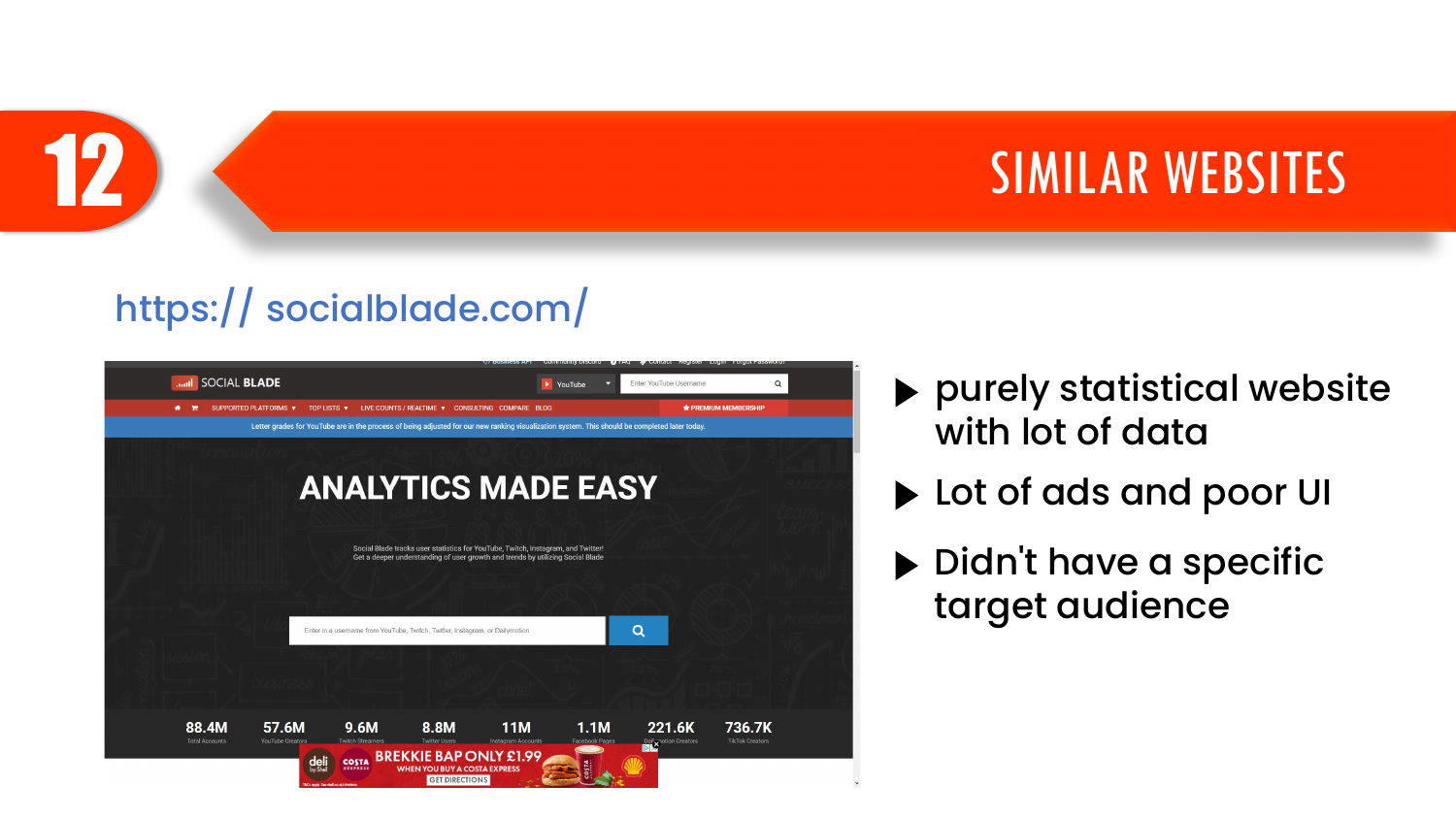



- Expanding to more languages  $\gg$
- Could be used as a promotional website for  $\gg$ YouTube content creators
- $\sum$ Paid Expert Advice ( Technical, Tourism, Design) etc.
- Branding as Content creator recognizing  $\gg$ platform eventually